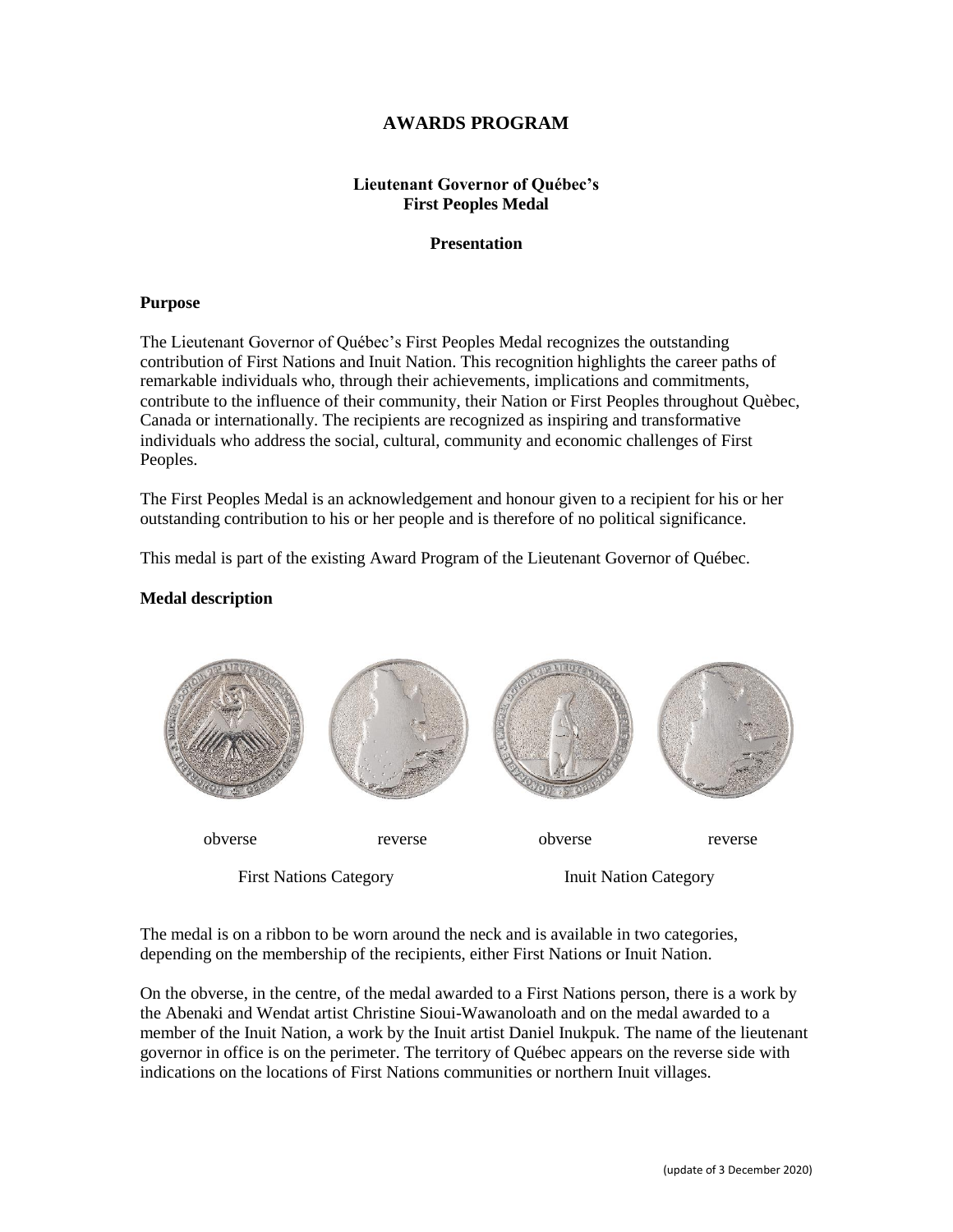## **Eligibility Criteria**

To be considered an eligible, the candidate must, before the nomination deadline,

- be a member of a First Nation or the Inuit Nation recognized in Québec;
- reside permanently in Québec;
- have contributed to the influence of their community, Nation or First Nations throughout Québec, Canada or internationally;
- have contributed to the wellness of their community through their sustained involvement in the face of social, cultural, community and economic challenges;
- be withdrawn from active politics;
- be free of any criminal record; and
- be nominated by a person or organization and supported by at least one people who can act as a reference.

We mean by a First Nation established in Québec: the Abenaki, Algonquin, Attikamek, Cree, Huron-Wendat, Innu, Maliseet, Micmac, Mohawk and Naskapi.

Only one Lieutenant Governor of Québec's First Peoples Medal may be awarded to the same person.

Organizations are not eligible to receive the First Peoples Medal.

The Lieutenant Governor does not confer awards posthumously. However, a person's candidacy continues to be eligible if the person's death occurs after the application was submitted.

## **Administrative criteria**

It is planned to award an annual First Peoples Medal from the Lieutenant Governor of Québec to a member of each of the First Nations and the Inuit Nation of Québec. However, the number of medals awarded may be lower or higher in the interest of fairness, taking into account representativeness and the number of nominations received.

## **Procedure**

Individuals, community organizations and Indigenous authorities in Quebec will be able to submit nominations according to a procedure to be announced later.

#### **Advisory Committee**

Nominations will be submitted to an Advisory Committee composed of representatives of First Nations or the Inuit Nation depending on the membership of the person recommended.

The Advisory Committee for the First Nations category is composed of a Chair and Secretary and 10 representative members from each of the 10 First Nations recognized in Québec.

The Advisory Committee for the Inuit Nation category is composed of a Chair and Secretary and at least 2 members representing the Inuit Nation recognized in Québec.

This Advisory Committee is a body whose role is: